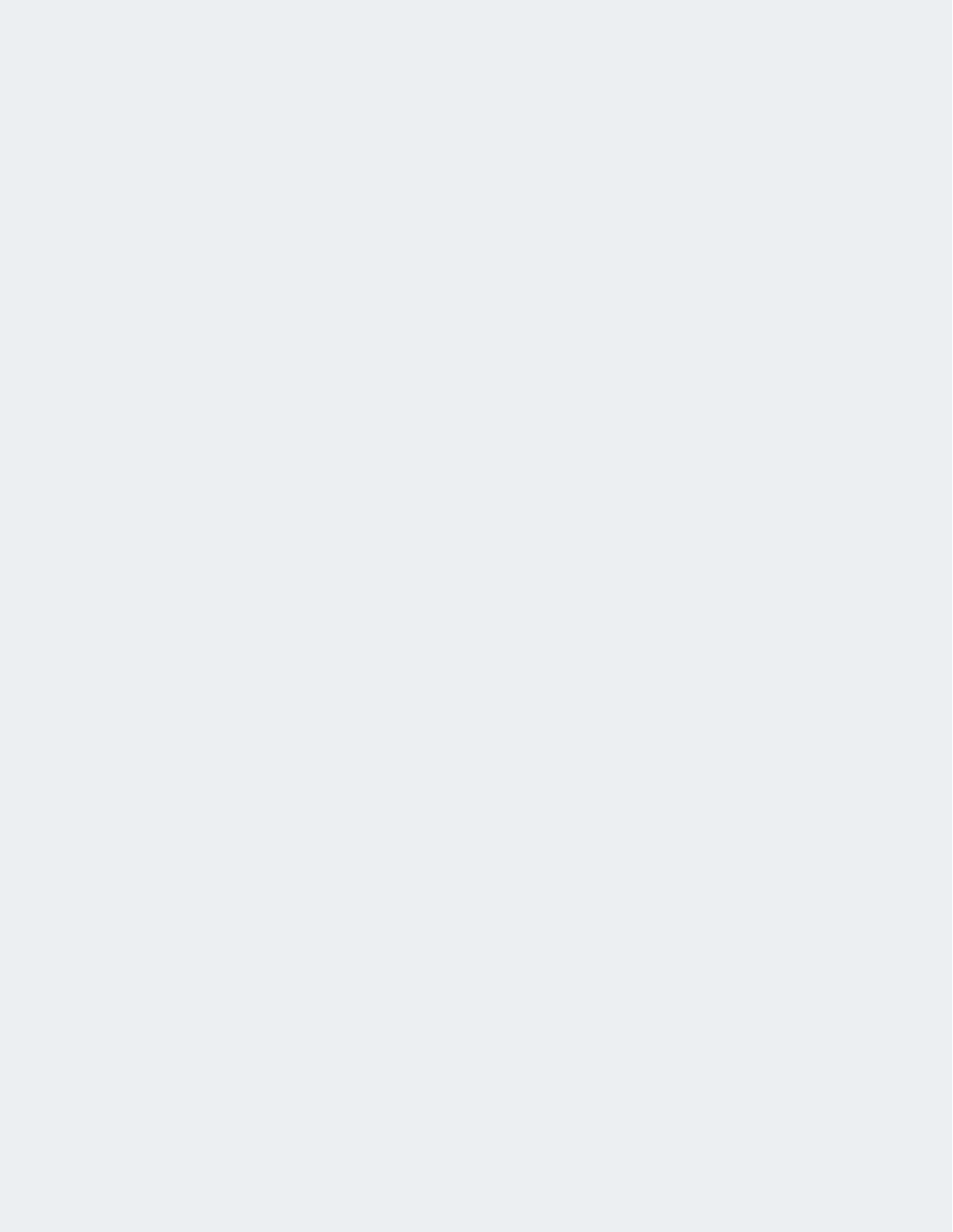*In this document the masculine gender includes the feminine and is used to facilitate reading.*

Produced and published by the ORGANISME D'AUTORÉGLEMENTATION DU COURTAGE IMMOBILIER DU QUÉBEC 4905 Lapinière Boulevard, Suite 2200 Brossard (Québec) J4Z 0G2

© Organisme d'autoréglementation du courtage immobilier du Québec

All rights reserved.

This work may not be produced, all or in part, in any form or by any means, whether electronic, mechanical, photographic, audio, magnetic, or otherwise, without prior written permission of the publisher.

Graphic Design: OACIQ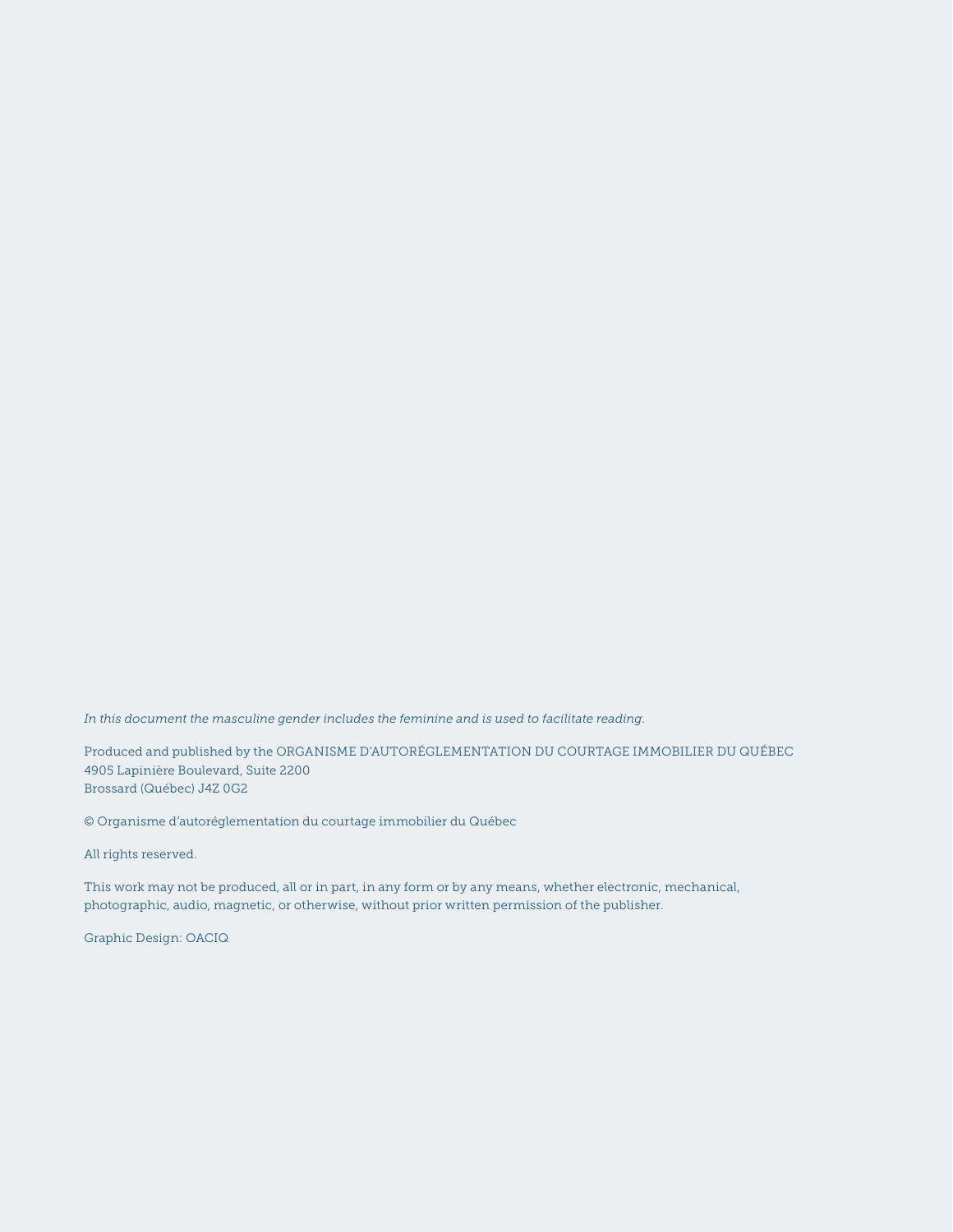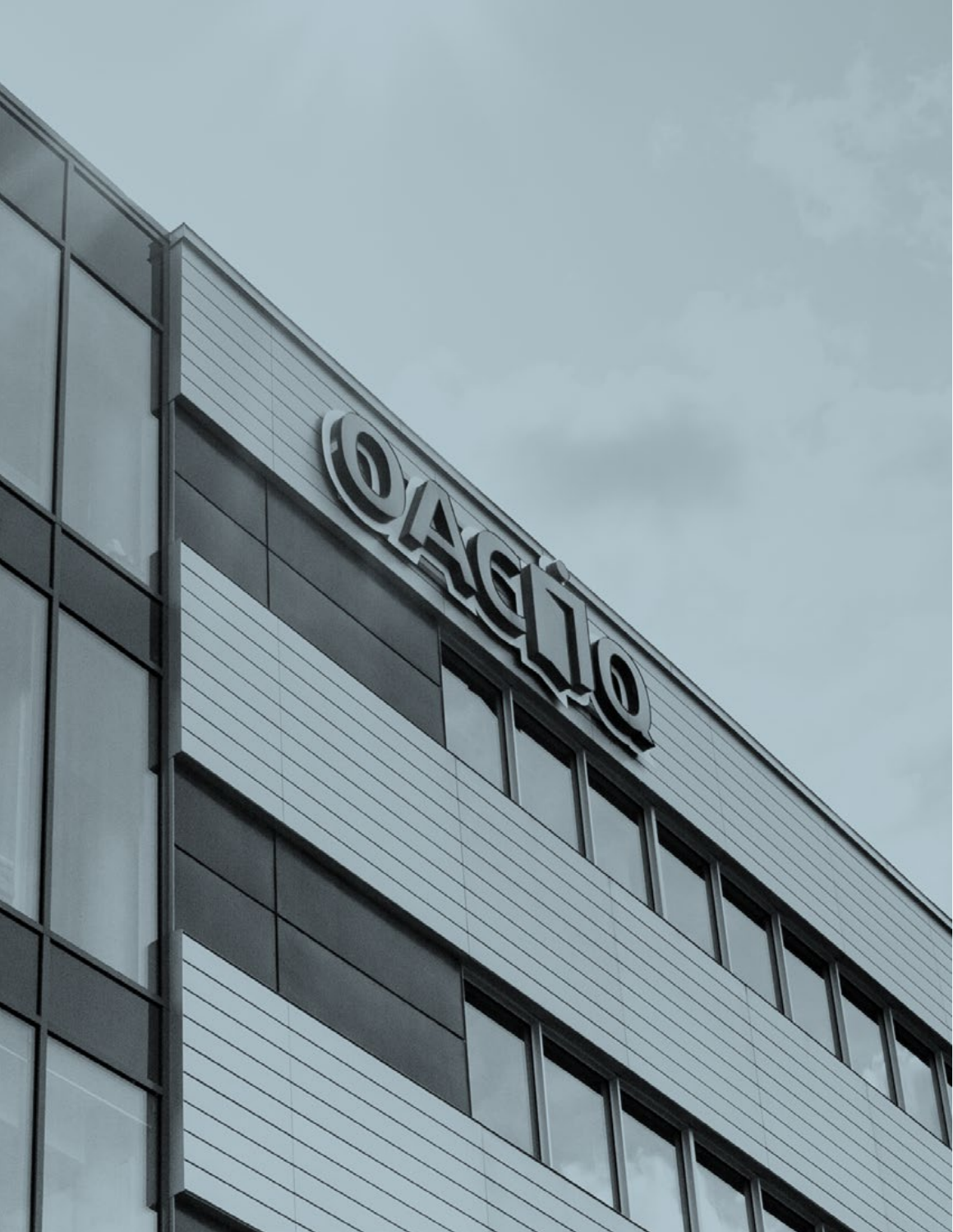### PROFILE **OF THE ORGANIZATION**

### **MISSION**

The Organisme d'autoréglementation du courtage immobilier du Québec (OACIQ) ensures the protection of members of the public who enlist the services of real estate and mortgage brokerage professionals governed by the *Real Estate Brokerage Act*.

### **VISION**

The OACIQ is the authority of real estate and mortgage brokerage in Québec. It protects and assists the public by ensuring sound broker practices.

### **VALUES**

The directors and staff of the OACIQ fully embrace the Organization's values in their professional activities:



### **GOVERNANCE**

The governance framework in which the OACIQ's Board of Directors, management and staff operate is designed to ensure cohesive and effective interventions, while promoting engagement and adherence to the highest ethical standards in order to better carry out the Organization's public protection mission.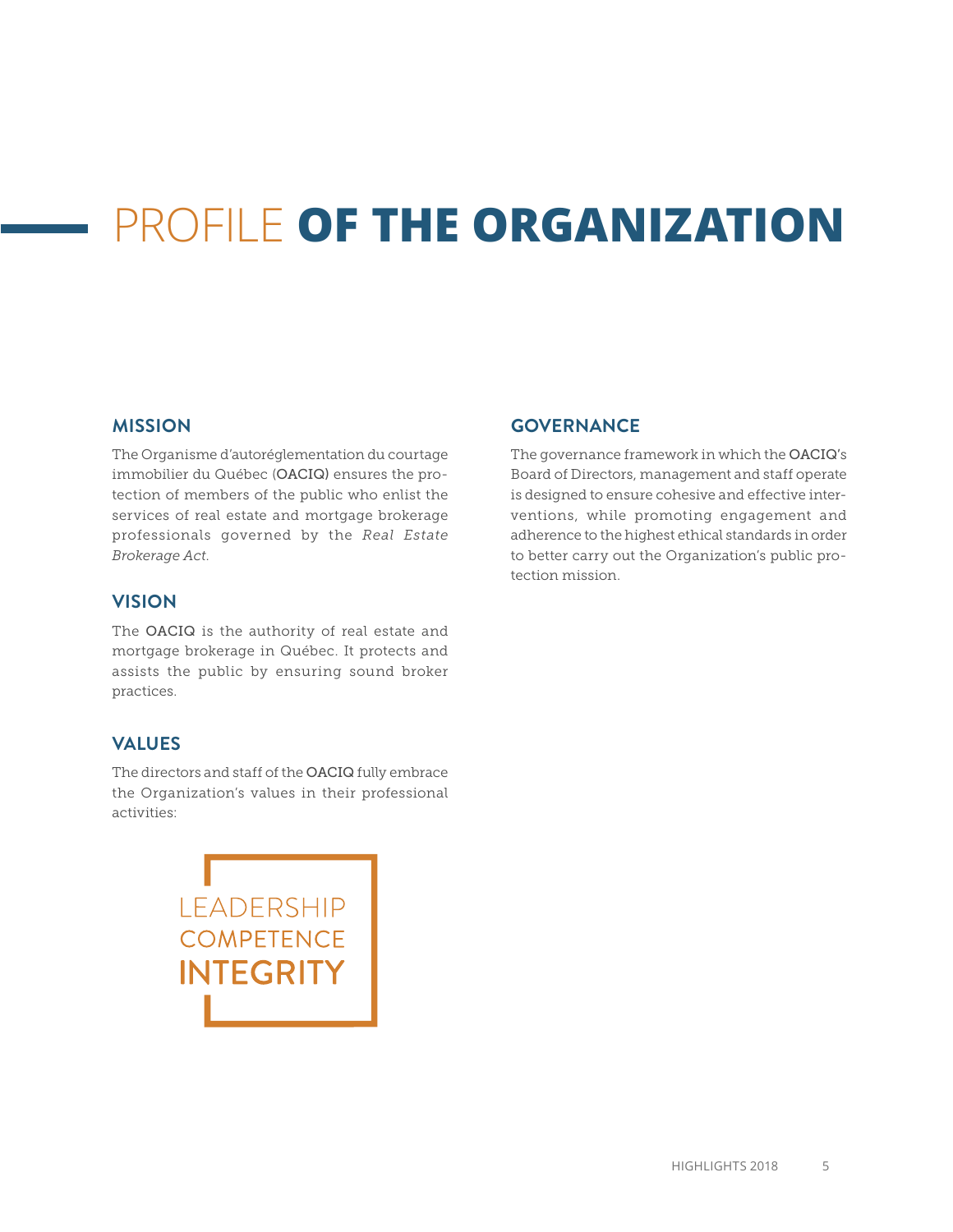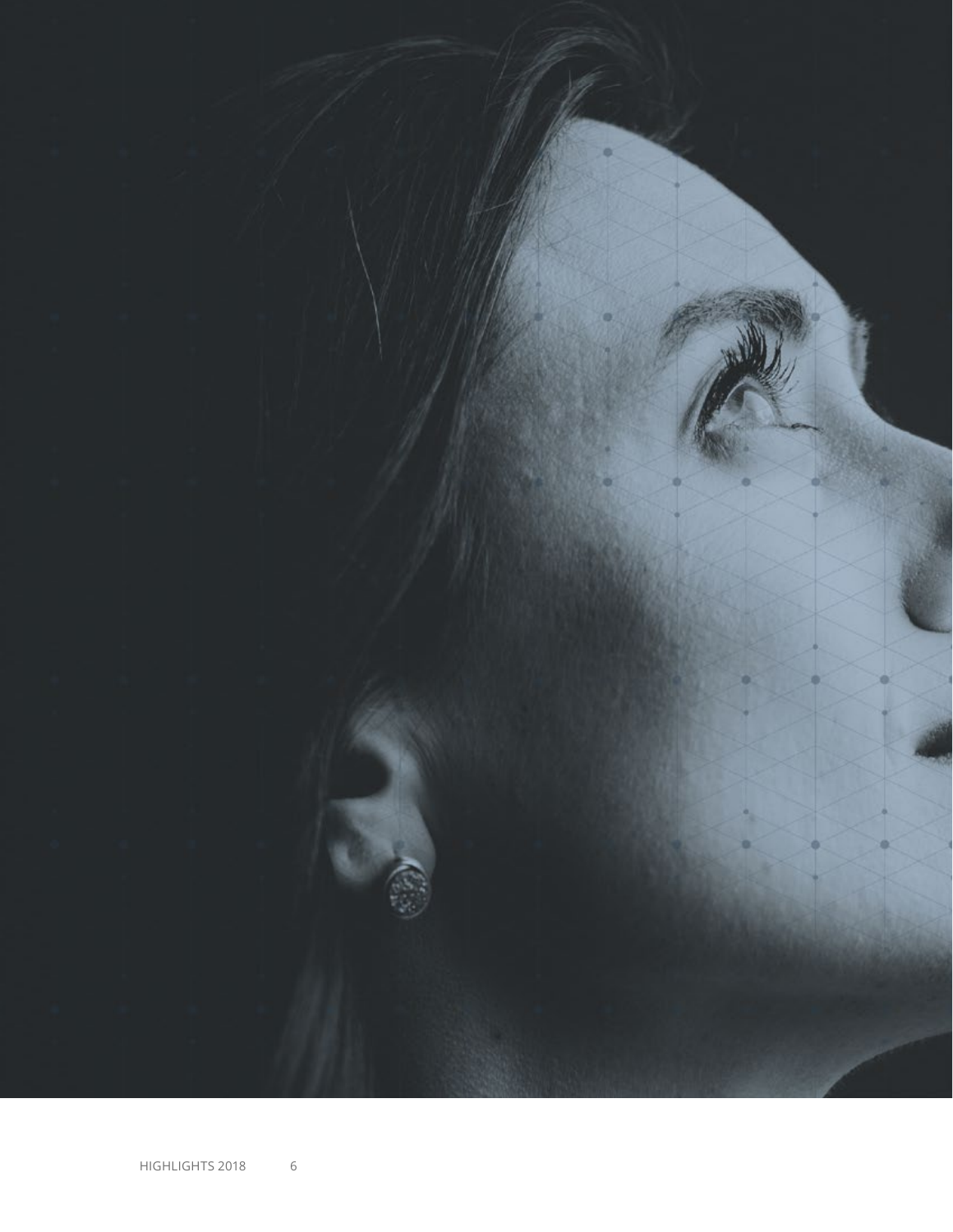## TRUST IN ACTION

Buying, selling or leasing a property is a major transaction. That's why the Quebec Government has entrusted the exclusive mission of protecting consumers who enlist the services of real estate and mortgage brokers to the Organisme d'autoréglementation du courtage immobilier du Québec (OACIQ).

#### **Well-targeted actions for you**

In the following pages, we present you with an overview of the actions taken by the OACIQ to fully assume its role as a regulator in 2018, in accordance with the *Real Estate Brokerage Act* that governs its activities.

 This year the OACIQ has overseen brokers by establishing and promoting a culture of trust and compliance with best practices. This was accomplished in a concerted manner, particularly through increased accountability of agency executive officers, adjusted continuing education and inspection process.

Information campaigns on all platforms have also enabled us to increase the number of consumers who use our resources and services, available to help them with their transactions.

These actions were accomplished by carefully managing the budget to preserve our ability to act, while incorporating the amendments to the *Real Estate Brokerage Act* adopted by the government in June 2018.

The OACIQ worked intensively and tirelessly, seizing every opportunity to act in a way that will maintain the public's trust in our Organization and in the brokers we oversee, ensuring the best security.

To learn more about the activities of the OACIQ and how we fulfil our mandate, as well as the Organization's financial results, please check the 2018 Annual Report on oaciq.com.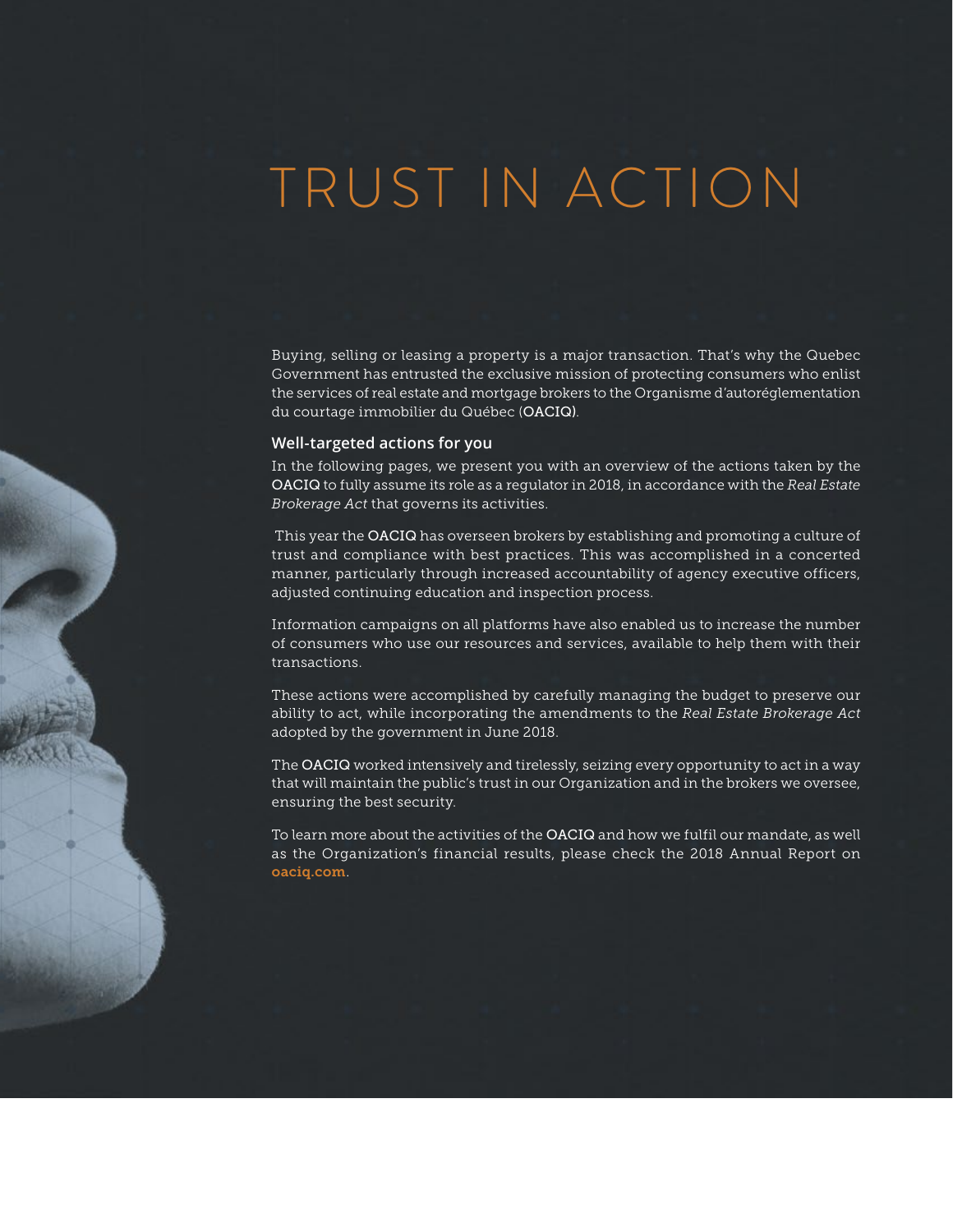# **IN NUMBERS**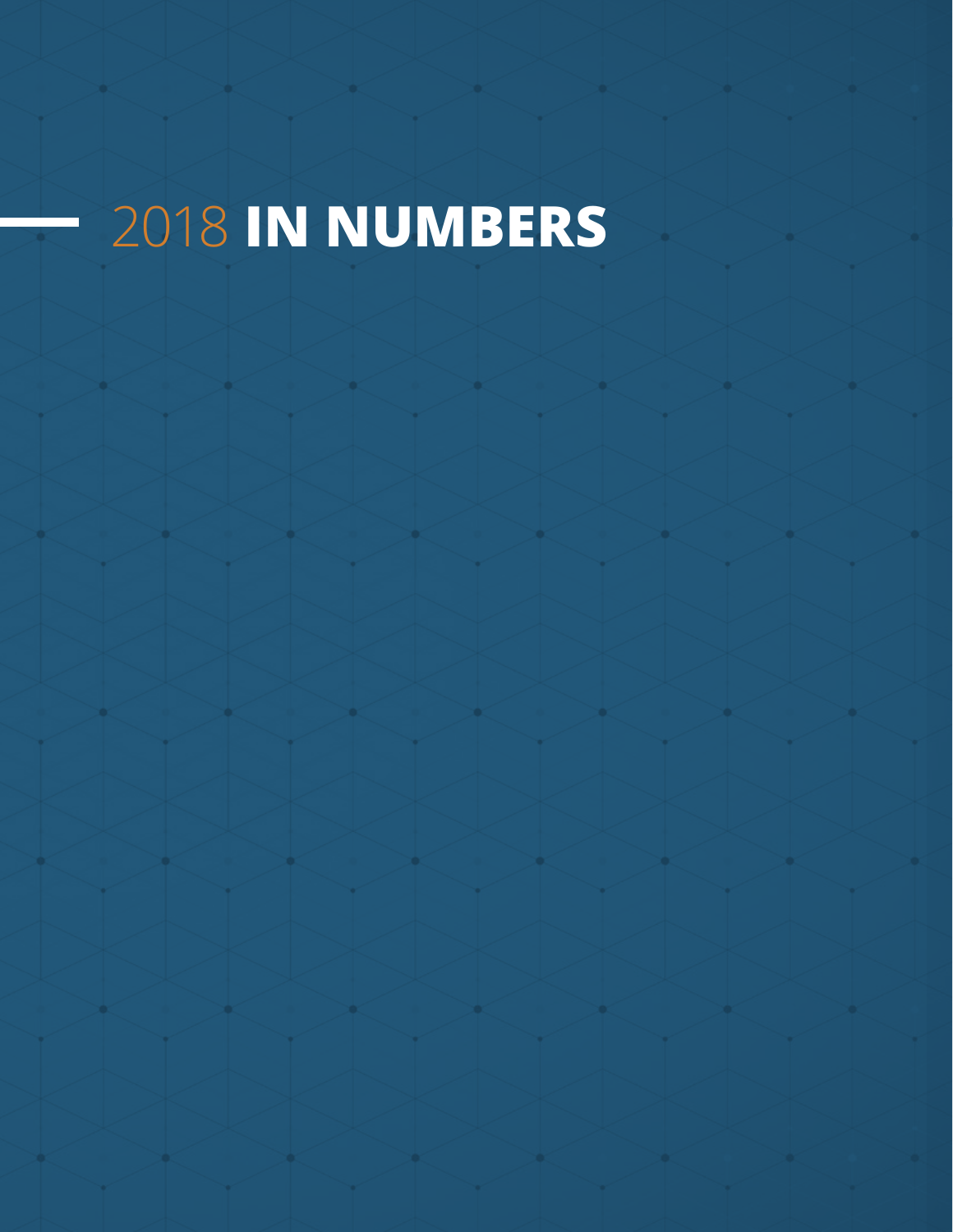## OACIQ's **ACTIVITIES**

### $6\degree$

**PUBLIC ASSISTANCE 2,036**  requests for assistance

**104** investigations opened

**INFO OACIQ 53,115**  inquiries



**DISCIPLINE COMMITTEE 145** fines, totalling \$280,000

....................................

**121** licence suspensions



**CERTIFICATION of brokers 2,005** exams taken

**1,865** licence applications



**INDEMNITY**

**10** claims approved for 11 files

**\$138,877**  in indemnities



**INSPECTIONS 2,477** brokers and agencies inspected



### **CONTINUING EDUCATION of brokers**

**520** training activities available under the Mandatory Continuing Education Program

**387** new accredited training activities

**133** OACIQ training activities

**771** sessions attended



**SYNDIC 583** investigations opened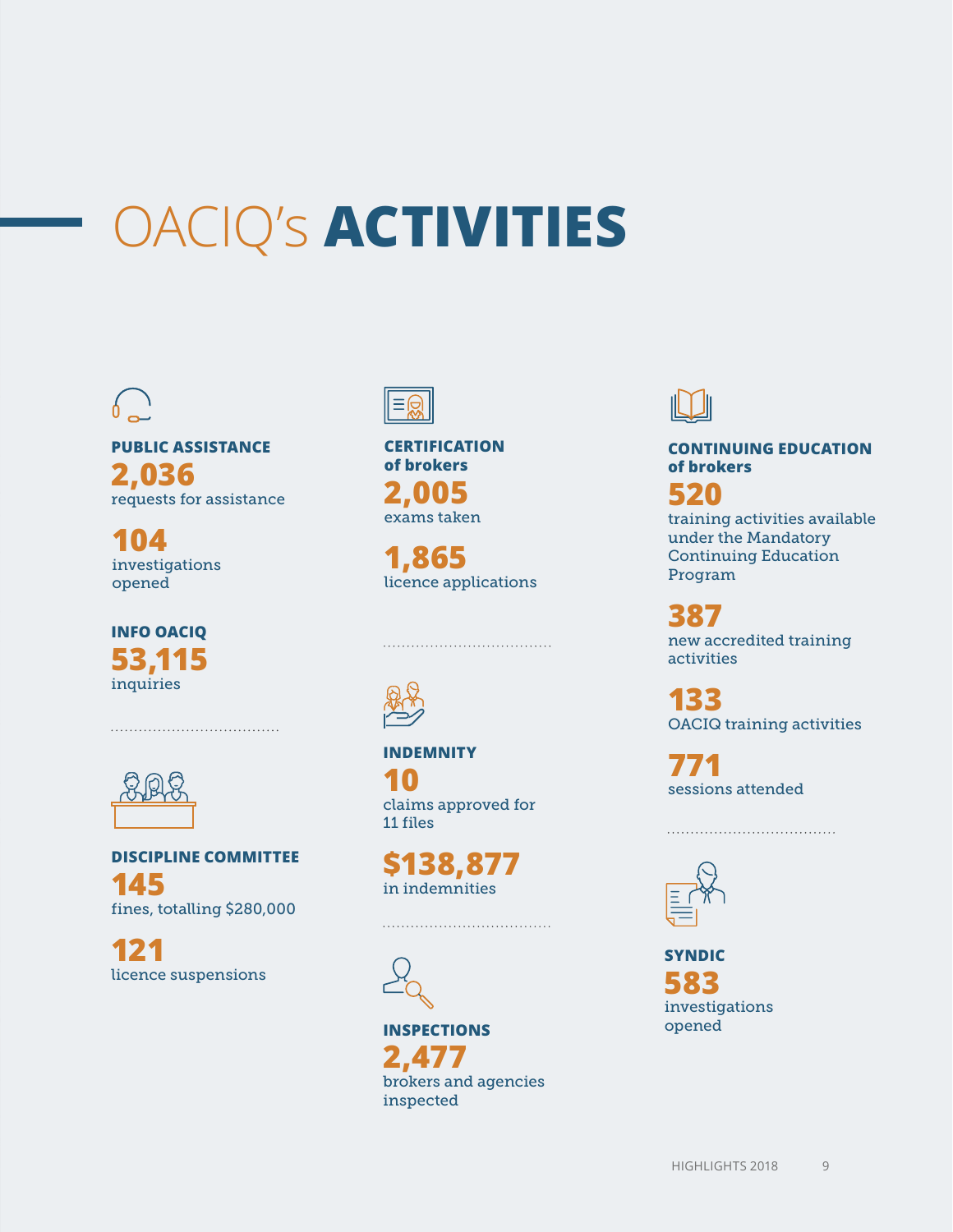### CURRENT STATE OF REAL ESTATE **AND MORTGAGE BROKERAGE**

The number of real estate or mortgage agencies and brokers with a valid practice licence stood at 16,508 at the end of 2018.

 $\overline{\phantom{a}}$ 

| <b>REAL ESTATE</b> |                                                                   | <b>MORTGAGE</b>             |     |                 |                    |
|--------------------|-------------------------------------------------------------------|-----------------------------|-----|-----------------|--------------------|
| <u>Fh</u>          | $1,041 \quad \textcircled{\tiny\rm R} \textup{\tiny\rm R}$ 14,611 | $\frac{1}{\frac{1}{2}n}$ 46 | 810 |                 |                    |
|                    |                                                                   |                             |     |                 | <b>TOTAL</b>       |
|                    |                                                                   |                             |     | <b>AGENCIES</b> | <u>Fh</u><br>1,087 |
|                    |                                                                   |                             |     | <b>BROKERS</b>  | 88 15,421          |
|                    |                                                                   |                             |     |                 | 16,508             |
|                    |                                                                   |                             |     |                 |                    |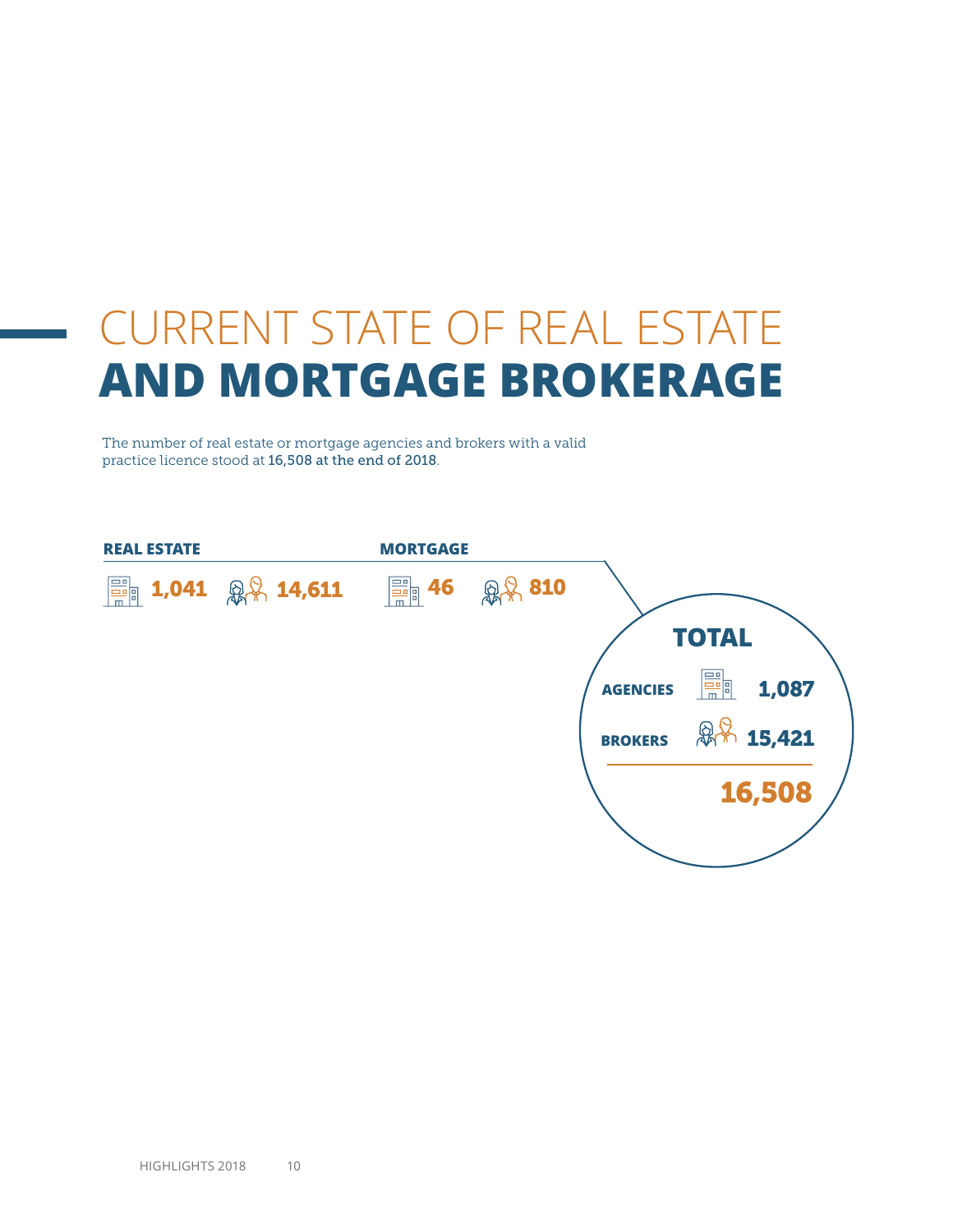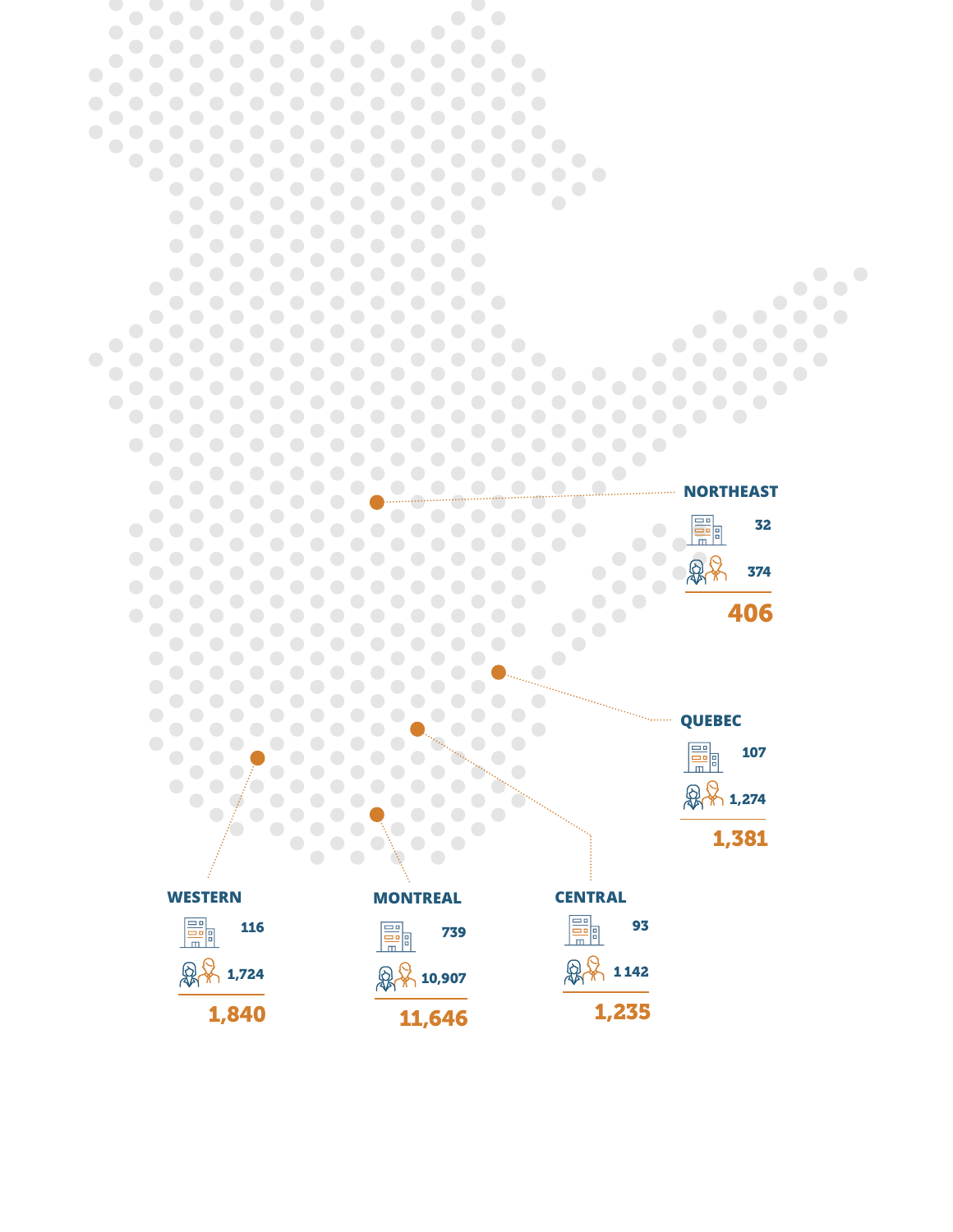### 10 ACTIONS TAKEN BY THE OACIQ **TO PROTECT THE PUBLIC**



Traffic on the public site, including the consultation of hundreds of articles and the Register of licence holders, increased by 14% (985,809 visits). 53,115 requests were processed by our information



#### **Basic training and continuing education for brokers**

Basic training is mandatory for aspiring brokers (approximately 500 hours in residential brokerage).

Each of them then took one of the 2,005 examinations administered by the OACIQ Certification Department to get or change a licence.

The Continuing Education Department granted more than 156,000 continuing education units to brokers who kept their skills up to date.

agents with a public satisfaction rate of 98%.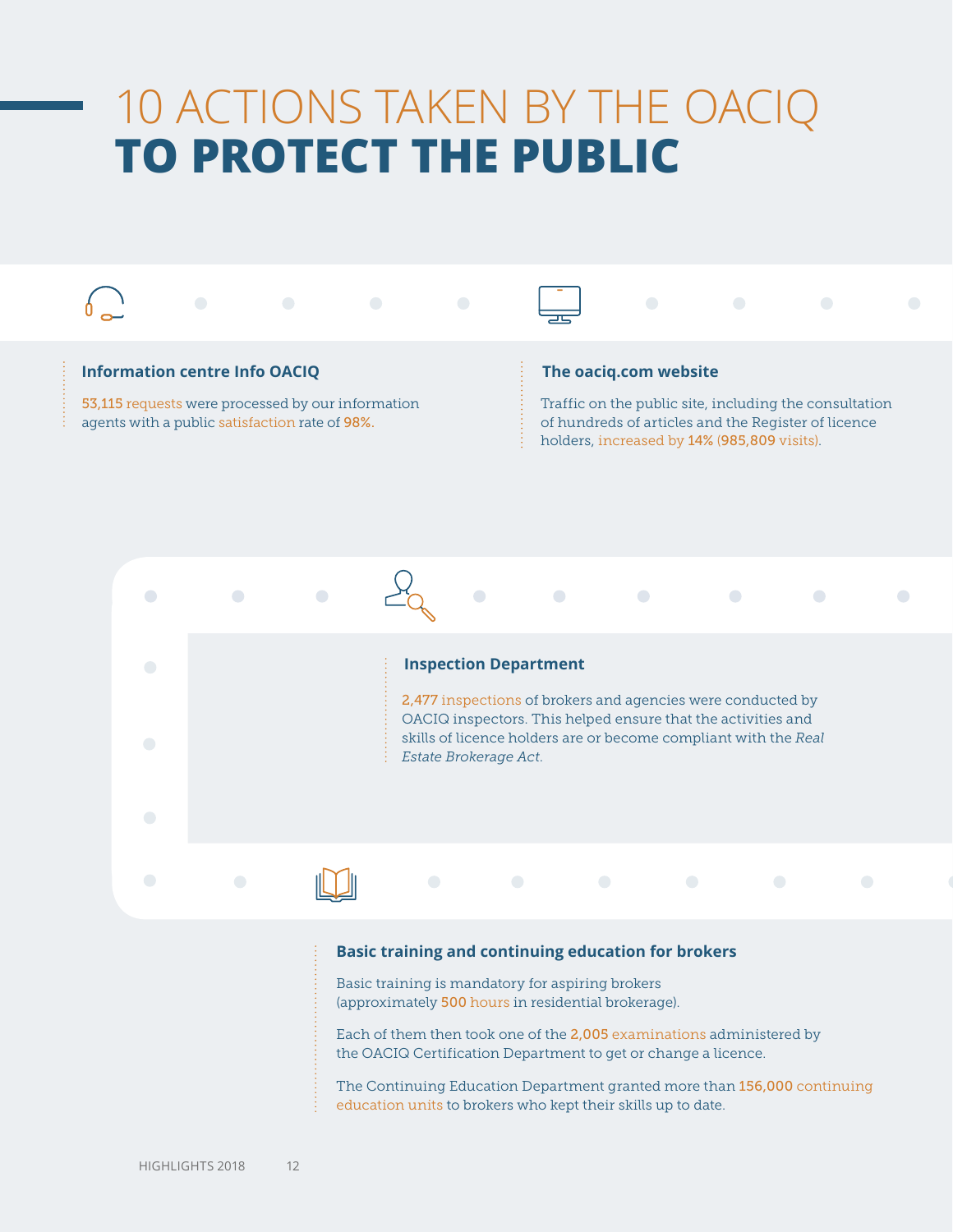### **Mandatory brokerage forms**

Among other ongoing improvements to better inform the parties involved: a new *Declarations by the seller of the immovable* form for divided co-ownership.



#### **The Public Assistance Department**

2,036 requests for assistance were received. In each case, an analyst from this department reviewed the nature of the complaint, identified and decided on the appropriate course of action, and then guided the plaintiff throughout the process.



ပိုပို

### **Real Estate Indemnity Fund (FICI)**

Information from the *2018 Annual Report*.

VISIT **OACIQ.COM**.

The maximum indemnity that can be paid to consumers who are victims of fraud, fraudulent tactics or misappropriation of funds increased from \$35,000 to \$100,000 per claim.

10 indemnity claims were approved, for a total amount of \$138,877.

**FARCIO** 

#### **Fonds d'assurance responsabilité professionnelle du courtage immobilier du Québec (FARCIQ)**

The Fund offers financial protection to consumers in case of unintentional fault, error, negligence or omission committed by a real estate or mortgage agency or broker.

The Fund processed 645 claims and paid \$1.5 million in indemnities.





### **Basic training and continuing education for brokers Syndic**

The Syndic's Office opened 583 investigations about alleged violations to the *Real Estate Brokerage Act* and its regulations.



### **Discipline Committee**

Since July 13, 2018, the minimum fine has gone from \$1,000 to \$2,000, and the maximum from \$12,500 to \$50,000. In addition, the Committee must now consider the injury suffered as a result of and the benefits derived from the offence.

450 sanctions were imposed, including 145 fines totalling \$280,000.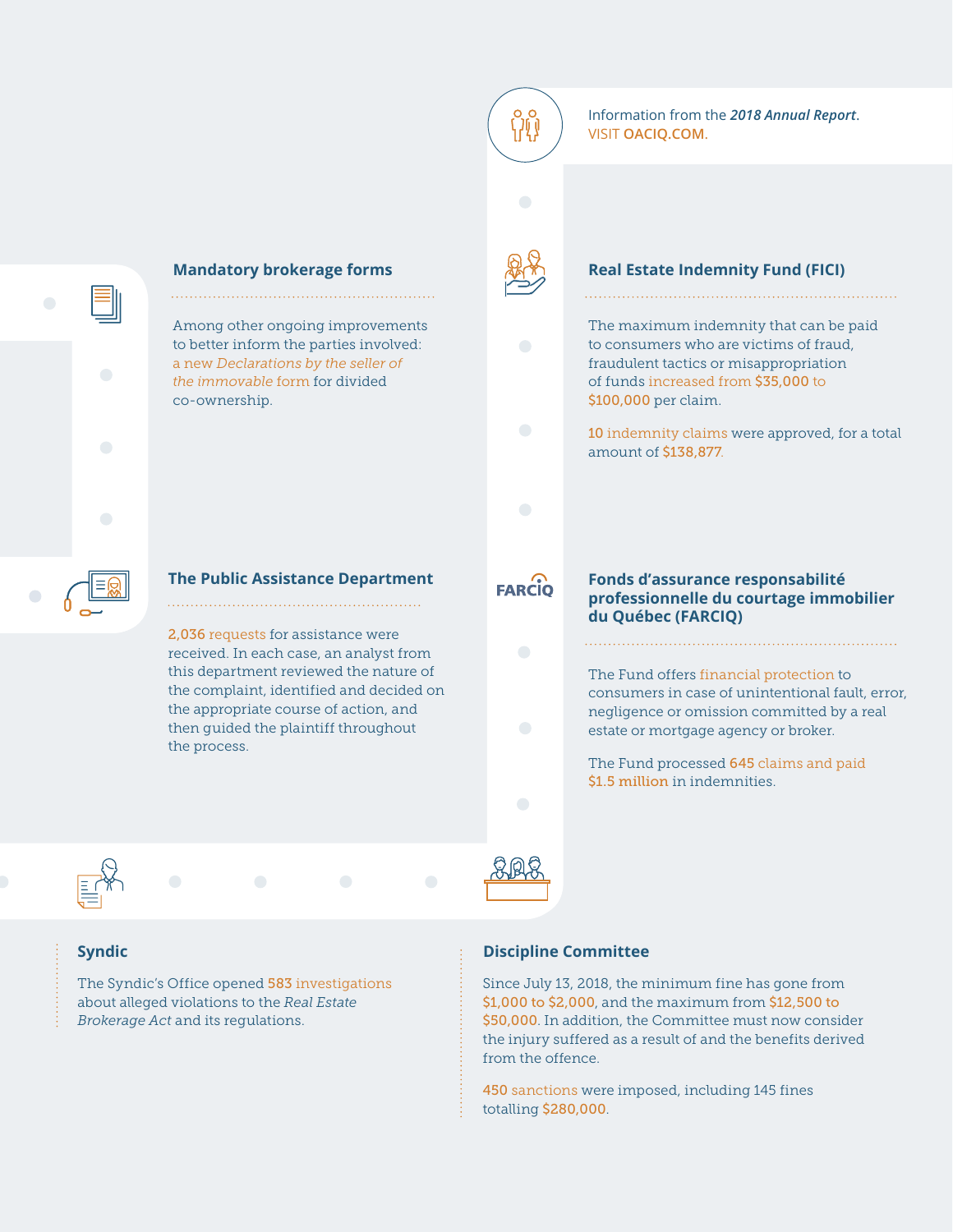# CONFIDENCE IS THE INVISIBLE CEMENT THAT BINDS A TFAM TOGFTHFR.

- BUD WILKINSON